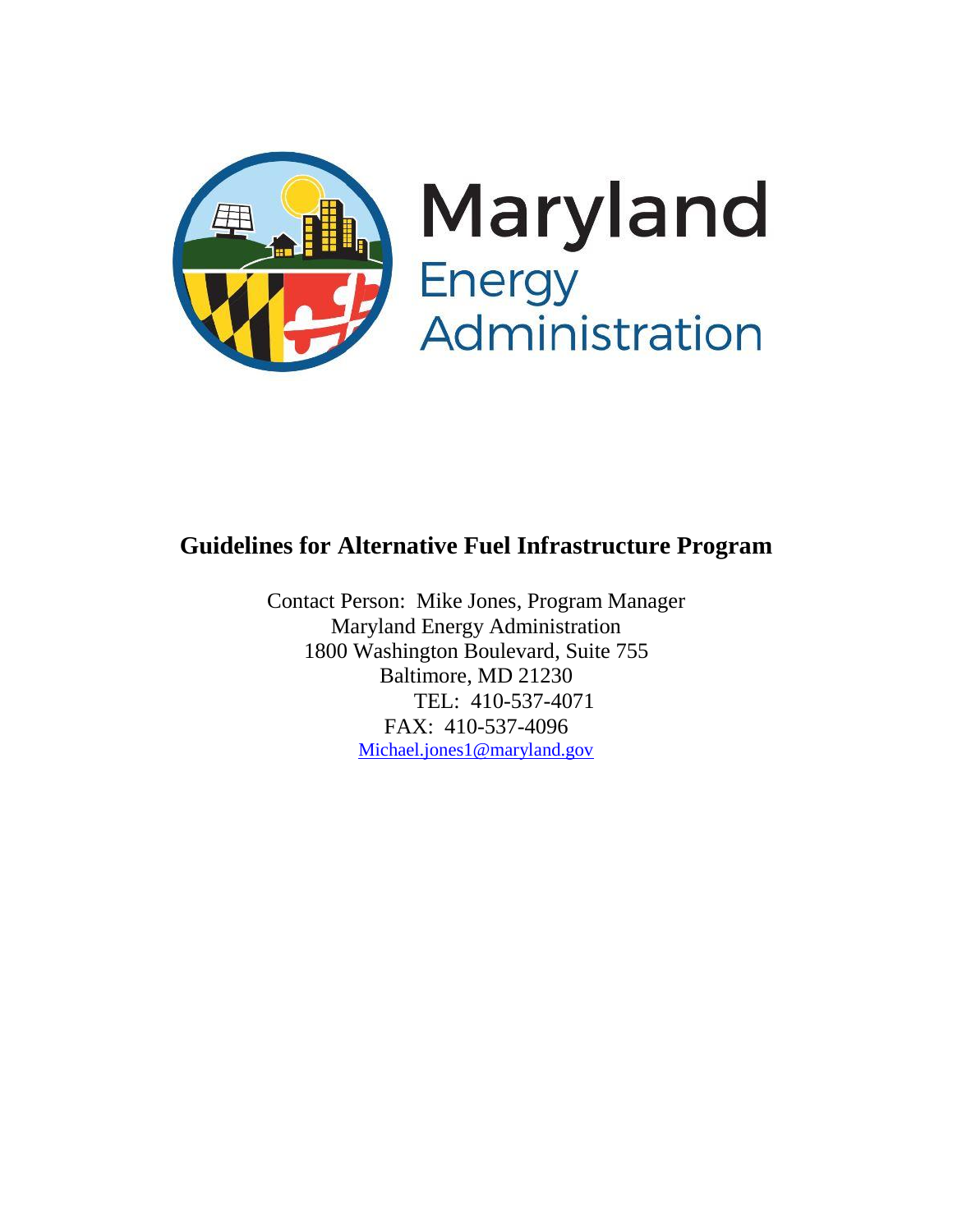## **ALTERNATIVE FUEL INFRASTRUCTURE PROGRAM GUIDELINES**

# **BACKGROUND**

### **The Role of Alternative Fuel Vehicles in a Sustainable Transportation Sector**

The State of Maryland's ("State") transportation infrastructure plays a vital role in the movement of people and goods throughout the region, not only for Maryland residents but also for the larger network of U.S. highways and distribution channels along the East Coast. Maryland's highways and mass transportation systems serve State, regional and national transportation and freight movement interests, and also function as a key element of transportation to and around the Nation's capital.

Volatility in oil supplies worldwide, which affects energy prices throughout the U.S., impacts the security and stability of Maryland's transportation system now and in the years ahead. The mission of this program is to address these critical issues facing Maryland transportation systems to ensure mobility for all State residents, making Maryland an attractive place to live, work, and visit.

The transportation sector is responsible for 32 percent of Maryland's greenhouse gas emissions according to the Maryland Climate Change Commission, and contributes significantly to our ozone air pollution problem. Reducing emissions from this sector is critical to achieving a reduction in greenhouse gas emissions, and meeting state air quality goals. Existing technologies available in the near term will allow us to meet our transportation needs with fewer carbon dioxide emissions, reduced tailpipe emissions, and reduced reliance on petroleum imports.

Alternative fueled vehicles (AFVs) provide a tool that will enable the State to diversify its transportation system. Use of alternative fuels as primary transportation fuels will accomplish the goal of lessening national dependence on foreign oil supplies as well as contribute to increased air quality due to the reduced tailpipe emissions for these sources of propulsion. In addition, alternative fuels can often offer a cheaper alternative on a cost per mile basis than traditional liquid petroleum, thus providing local fleets with a competitive advantage in the market place. Strategic application of these technologies and fuel sources to the transportation sector constitutes good energy policy. The MEA Alternative Fuel Infrastructure Program will increase the alternative refueling infrastructure and allow for greater use of AFVs throughout the State.

# **I. PROGRAM OVERVIEW**

Establishing adequate refilling/charging infrastructure is necessary to address "range anxiety," one of the prime concerns associated with consumer purchasing behavior and the use of AFVs. Range anxiety refers to the hesitancy of a consumer to buy an AFV due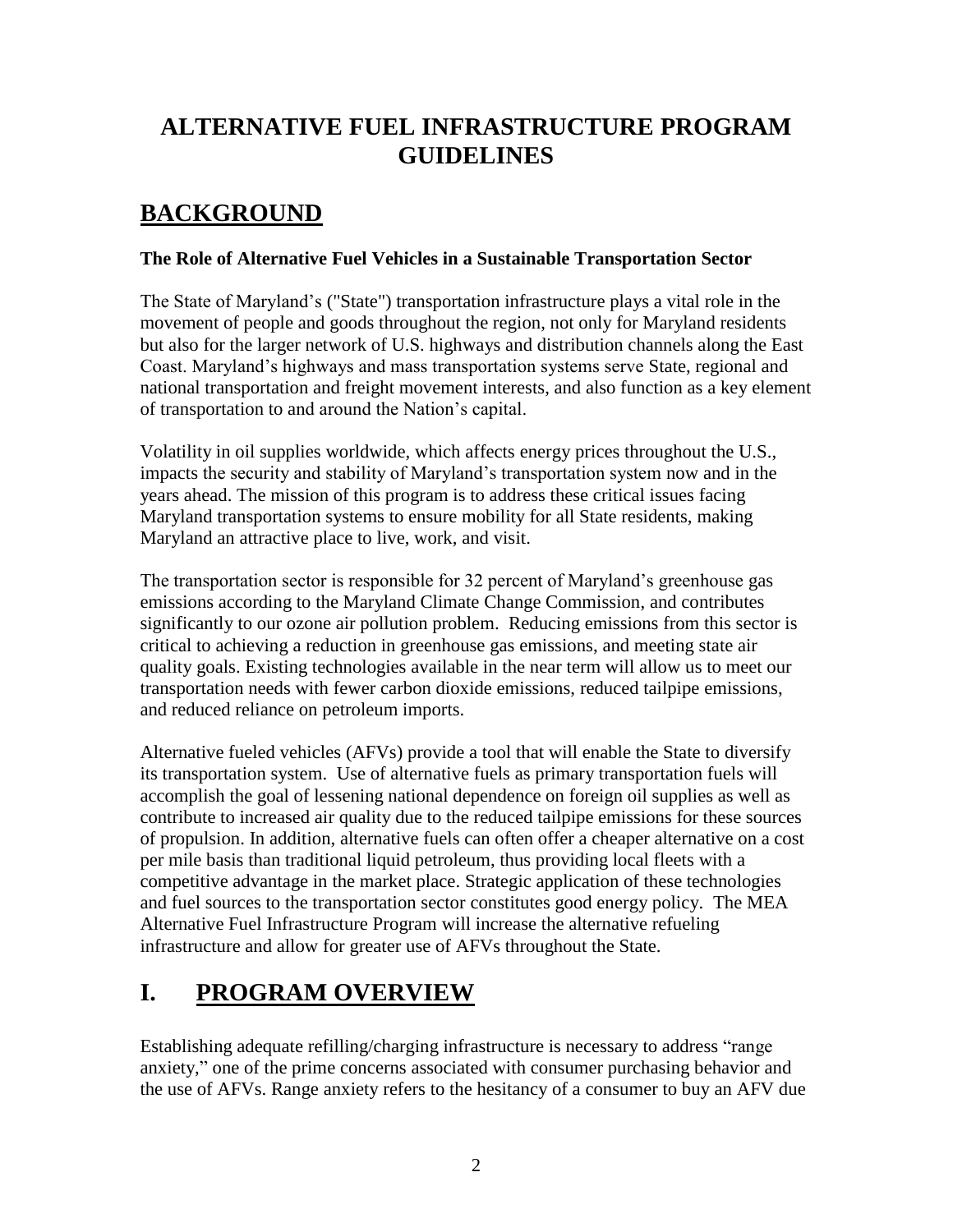to concern of being stranded without access to refilling/charging infrastructure or being unable to complete a trip given the constraints of the vehicle. This is a particular concern with alternative transportation fuels requiring a discrete refueling infrastructure. Moreover, natural gas, propane, ethanol, and hydrogen vehicles need dedicated pumping stations. Although efforts have been made to provide charging to electric vehicles (EVs) through Level 1 and Level 2 charging stations, charging time can often take several hours. As such, these efforts need to be complemented by additional DC Fast Chargers, which can provide a full charge in a shorter time. This technology neutral grant program is intended to alleviate these range anxiety concerns by increasing the number of alternative fuel refilling/charging stations across the state. These stations are needed to facilitate travel to and through the State and enable the flow of people and goods throughout the region. A technology-neutral program allows fleets and dealers to match vehicle technologies with the appropriate vehicle duty cycle. Furthermore, most fleets will have more than one duty cycle and may require different technologies, thus different refilling/charging infrastructure, to fully optimize their fleets.

# **II. PROGRAM DESCRIPTION**

This program provides grants for the installation in the State of privately run and (preferably) publicly accessible:

- Natural gas refueling stations utilizing fast fill dispensers
- Propane refueling stations
- Ethanol refueling stations
- DC Fast Charging stations
- Hydrogen refueling stations

These guidelines describe eligibility, funding limitations, grant submittal and approval process, and specific information needed in the grant application.

# **III. TYPE OF GRANT PROGRAM**

Grant funds will be awarded on a competitive basis. Each successful applicant will be awarded a grant amount, which is determined as specified in Section VII "Number of Awards and Award Size." A grantee will be reimbursed for eligible costs only after work is completed and all necessary supporting documentation has been submitted to the Maryland Energy Administration (MEA).

# **IV. ELIGIBILITY**

Only businesses are eligible to apply to the Alternative Fuel Infrastructure Program. Each business must be in good standing with the Maryland State Department of Assessments and Taxation.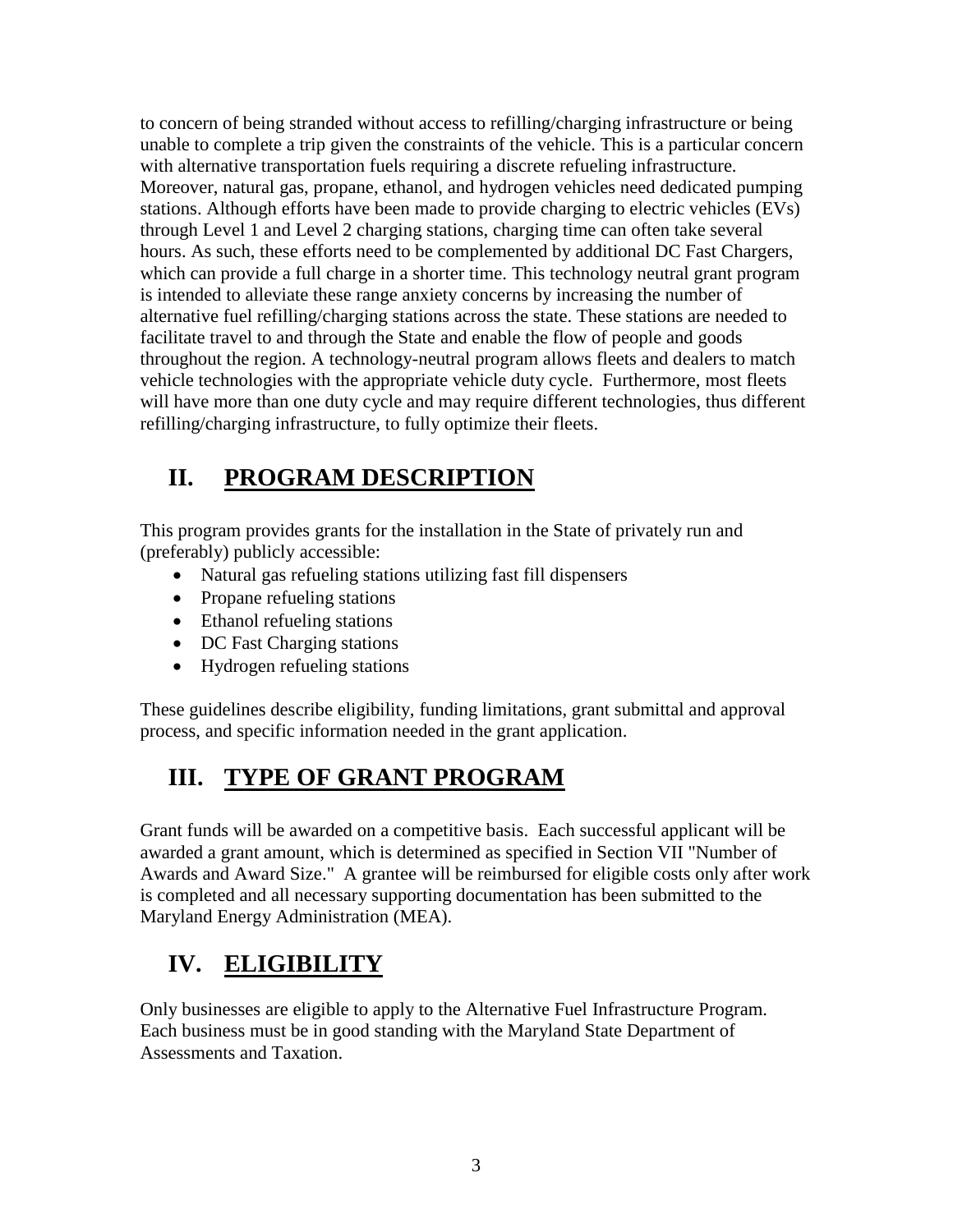Regulated utilities, local governments, and state government agencies are not eligible for funding under this program.

Eligible projects must be sited within Maryland, have a fixed location and must be open twenty-four hours a day, seven days a week. While publicly accessible natural gas, propane and hydrogen fueling infrastructure projects are preferred, private fueling infrastructure is also eligible. DC Fast Charger and ethanol projects however are required to be publicly accessible.

Projects must utilize commercially available technologies. Grants will not be awarded to fund research or demonstration projects.

To be considered for award, an applicant must submit a complete application and the proposed project must comply with the requirements outlined in Section X. "Technical Specifications.

# **V. EVALUATION CRITERIA**

The Maryland Alternative Fuel Infrastructure Program Review Team will evaluate and score applications on a scale from 0-100 based on the following criteria:

- **1. Estimated annual gallons of petroleum displaced. Applicants should provide and explain their methodology behind the estimates. (up to 20 points)**
- **2. Applicant Cost Share. The minimum cost share is 50%. A higher cost share will receive a higher score. (up to 15 points)**
- **3. Letters of Support from project partners, including the proposed station's anchor fleets (including volume commitments), property owner's/site hosts etc. Signed letters of** *commitment* **will receive a higher score. (up to 15 points)**
- **4. Innovative technology, concepts, and partnerships. (up to 15 points)**
- **5. Geographic distribution of stations within State and in relation to other stations of that same fueling technology. (up to 10 points)**
- **6. Ability to complete project during specified time frame. (up to 10 points)**
- **7. Thoroughness of signage plan and the operations & maintenance (O&M) plan. (up to 5 points)**
- **8. Company's financials, including bonding and insurance. (up to 5 points)**
- **9. Experience installing, operating and maintaining AFV refilling/charging stations. (up to 5 points)**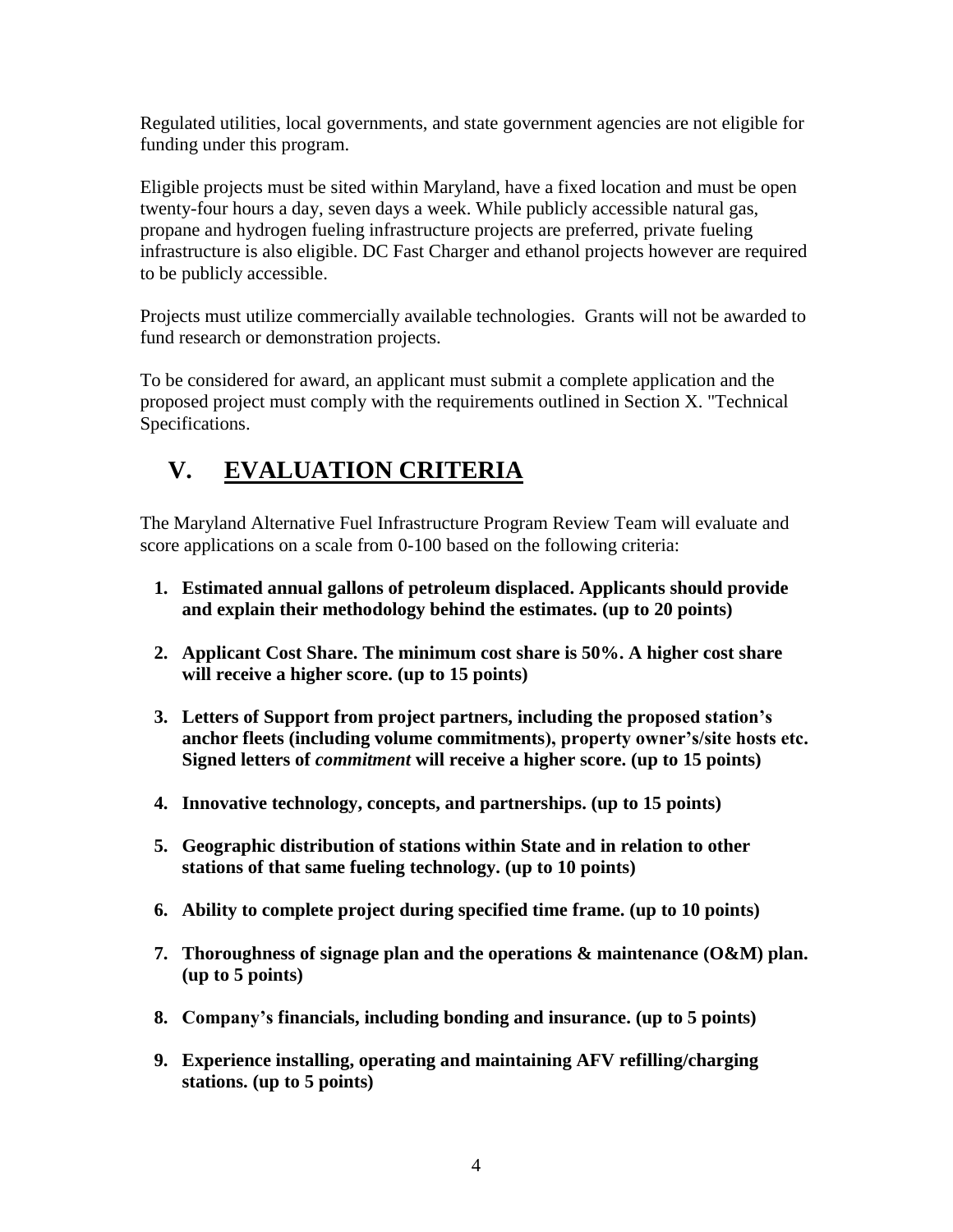Each applicant should address each of the scoring and award criteria in the grant application.

MEA reserves the right to select applications to allow for geographic and technology diversity and to limit the number of awards given to any applicant submitting multiple applications.

# **VI. PROGRAM BUDGET**

The total amount of funding currently available for this grant program in FY19 is up to \$500,000. However, MEA reserves the right to increase or decrease the program budget.

MEA reserves the right to reduce the grant amount specified in a grant agreement to an amount deemed appropriate based on the availability of State funds for the Program. In this event, the Grantee and the MEA Project Manager shall meet to reach agreement on a reduced scope of work commensurate with the level of available funding.

# **VII. NUMBER OF AWARDS AND AWARD SIZE**

Grant awards are for projects to plan, install, and operate AFV refilling/charging station infrastructure in Maryland. Award amounts are based on AFV technology and capped at 50% of AFV refilling/charging station project cost:

|                        | <b>Maximum Grant Award Cap per Station</b> |
|------------------------|--------------------------------------------|
| <b>Propane</b>         | \$100,000                                  |
| <b>Ethanol</b>         | \$35,000                                   |
| <b>DC Fast Charger</b> | \$55,000                                   |
| <b>Natural Gas</b>     | \$500,000                                  |
| <b>Hydrogen</b>        | \$300,000                                  |

# **VIII.COST SHARE**

Each applicant's cost share is required to be **at least 50% of the total project cost**. A larger applicant cost share will be evaluated more favorably.

# **IX. APPLICATION PROCESS**

Each interested party must complete an application and send or deliver**\*** it along with all required documentation to: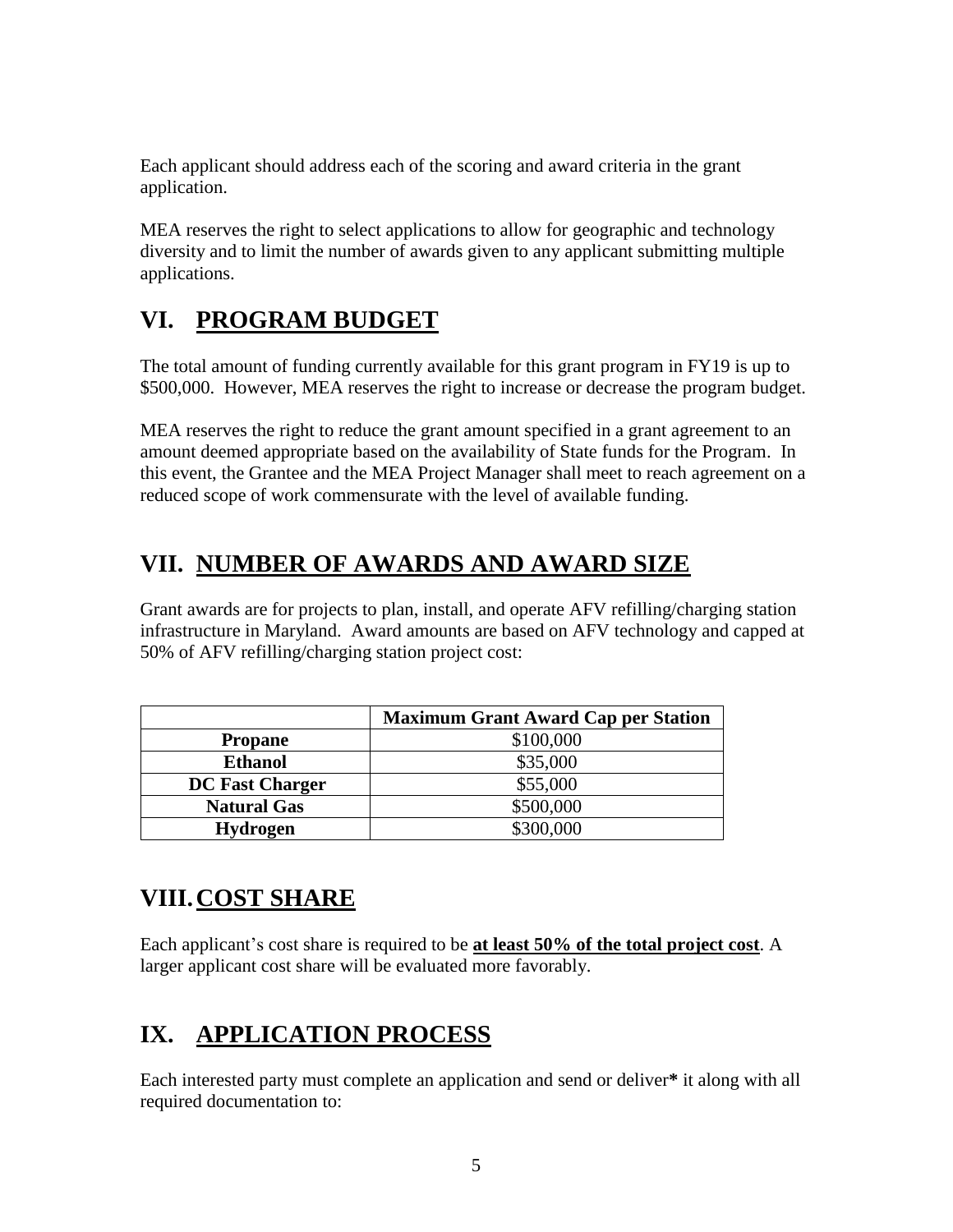Mr. Mike Jones Program Manager Maryland Energy Administration 1800 Washington Boulevard, Suite 755 Baltimore, MD 21230 [michael.jones1@maryland.gov](mailto:michael.jones1@maryland.gov)

**\***Applications submitted by email are preferred. If sending hard copies of the application, the original and four photocopies should be supplied.

All applications must contain the name, mailing address, and email address of a representative able to receive communications related to this program.

Applications can be obtained by contacting MEA or online at:

<http://energy.maryland.gov/transportation/Pages/afip.aspx>

## **Completed applications must be received at MEA no later than December 31, 2018 at 5:00 PM EST.**

# **X. TECHNICAL SPECIFICATIONS**

## **Please read these guidelines carefully before applying to the Alternative Fuel Infrastructure Program.**

MEA anticipates awarding grant assistance to successful applicants for installation in Maryland of natural gas refilling stations (Compressed Natural Gas (CNG), Liquefied Natural Gas (LNG) refilling stations, combo (CNG/LNG) refilling stations), propane refilling stations, ethanol refilling stations, DC Fast Charging stations and hydrogen refilling stations that meet the specifications described in this section.

## **1. PROJECT REQUIREMENTS**

To be eligible for grant award, a proposed project must be for siting AFV refueling infrastructure at a new or existing station. All stations and equipment must comply with all applicable local permitting and State building, environmental and fire codes. Technology-specific requirements for a proposed project are specified below.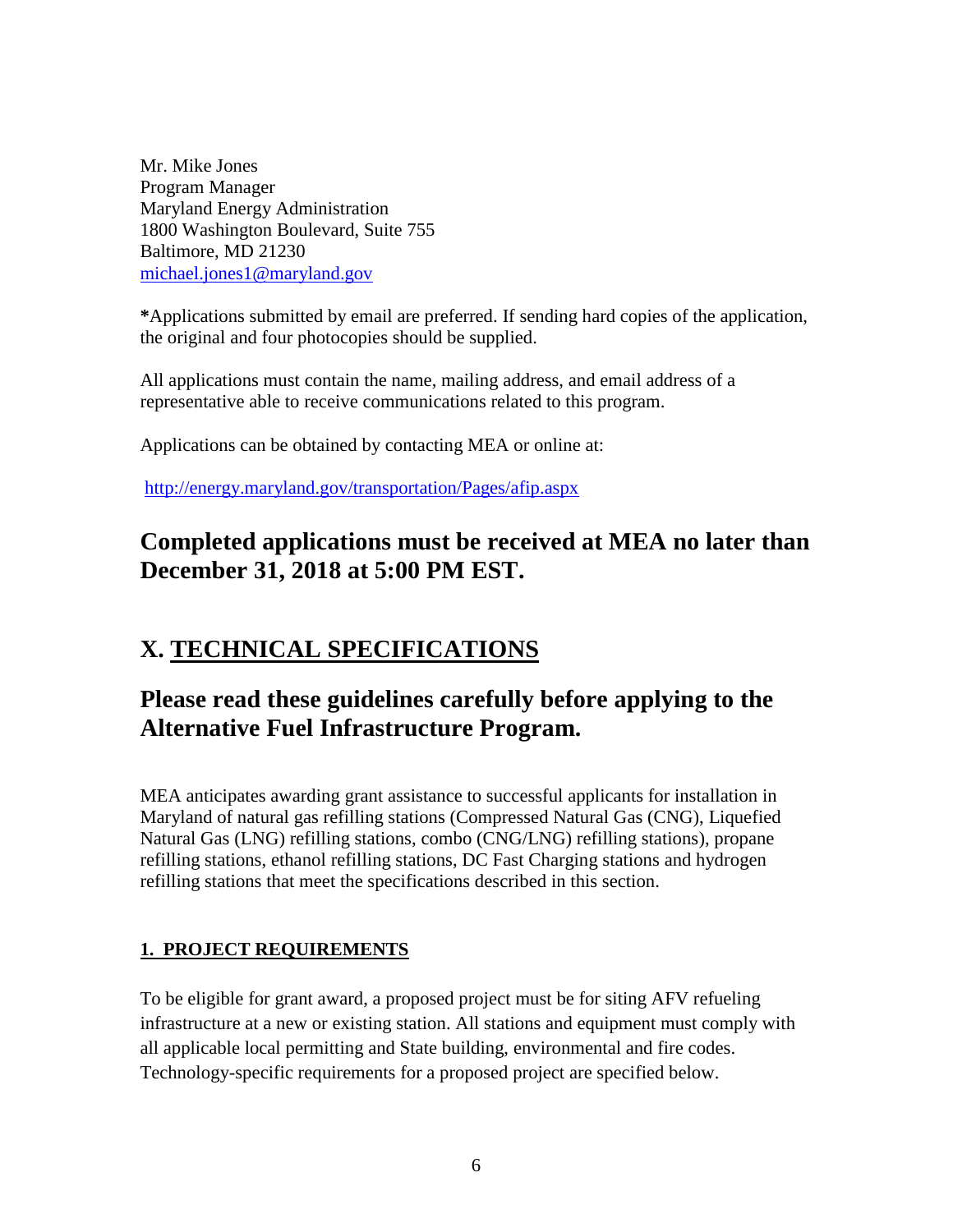### Ethanol (E85 or Intermediate blends-E15 TO E50)

- Ethanol compatible equipment
- Dispenser must be UL or manufacturer approved for high level ethanol blends
- Ethanol compatible hoses
- Label dispenser with all E85/intermediate ethanol blend logos, cautionary and required decals.
- Use nozzle covers indicating E85/intermediate ethanol blends
- Ethanol pumps shall be located under canopy.

### Propane

- Installations must follow NFPA 58: Liquefied Petroleum Gas Code
- Minimum flow rate of 8 GGE/min
- Installations must dispense HD5 grade propane
- Public fueling stations must utilize K15 quick connect nozzle technology. This connector is recommended, though not required, for private stations.
- Installations must be able to accommodate multiple vehicle classes.
- While not required, it is recommended that installations generally follow the minimum dispenser specifications developed by the Propane Education  $\&$ Research Council (PERC), which can be [found here.](https://www.propane.com/uploadedFiles/PropaneMain/Propane/On_Road_Fleets/Safety_and_Training/Contents/PropaneAutogasDispenserSpecifications.pdf)

## Natural Gas

- Station must dispense fuel at a minimum rate of 8 gasoline gallon equivalent (GGE) per minute.
- Station must sell natural gas at a pressure of at least 3,600 psi.
- Installations must follow NFPA 52: Vehicular Gaseous Fuel Systems Code

### DC Fast Charger

- Direct-current (DC) fast charging equipment, sometimes called DC Level 3 (typically 480 V 3-phase AC input) must be installed to enable rapid charging of electric vehicles.
- Equipment must apply the Open Charge Point Protocol (OCPP) communication standard that allows charging stations and central systems from different vendors to communicate.
- Equipment must provide a minimum of 50 kW output power per vehicle. Equipment that provides 150 kW+ output power per vehicle is preferred.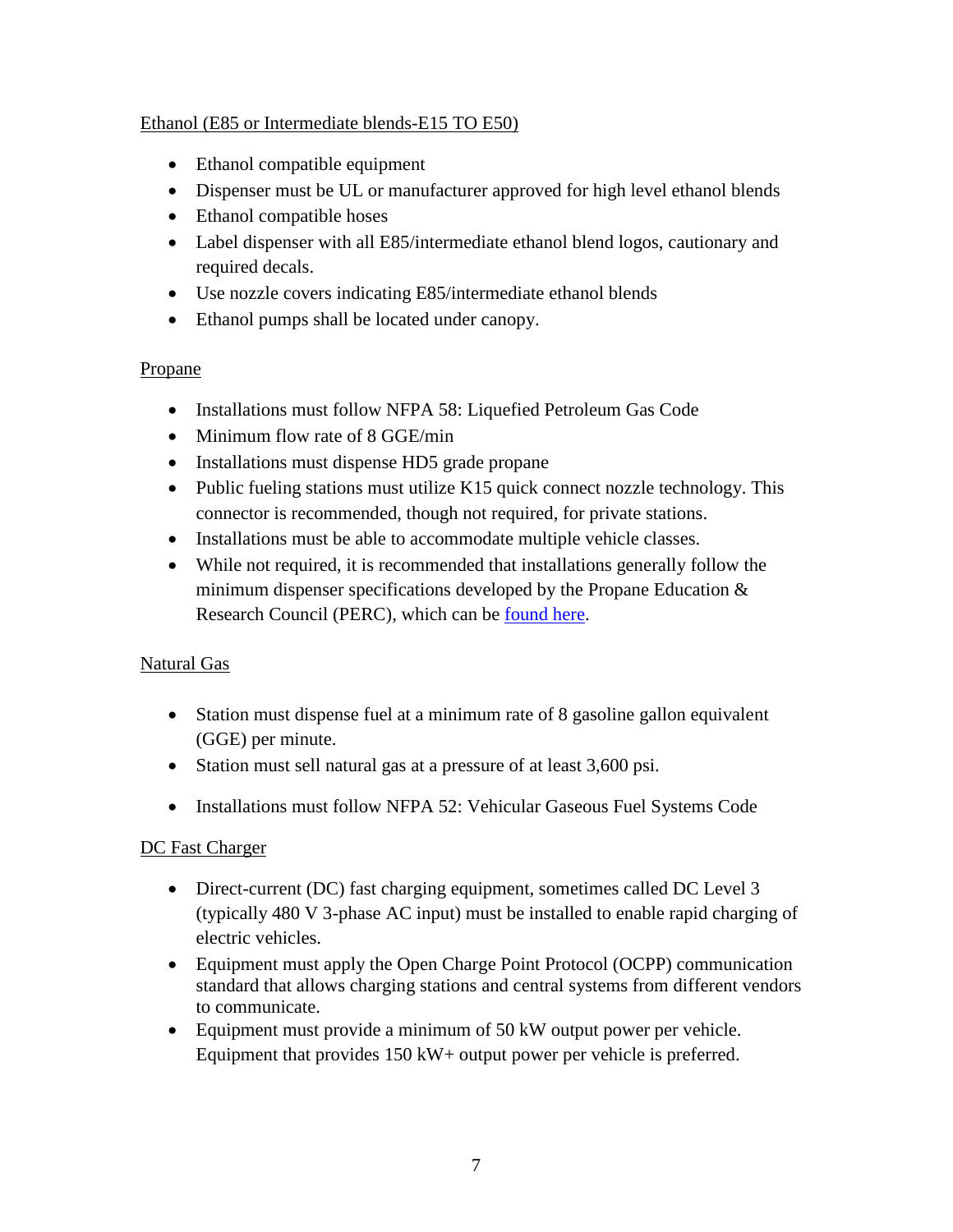- o If equipment only provides 50 kW power, the project site must be prewired and equipped to increase power levels to a minimum of 150 kW output power per vehicle.
- o Higher power levels (of both equipment and/or of pre-wiring for future installs) will receive higher scoring under the Innovative Technology evaluation criterion.
- Equipment must be configured in at least one of the following ways:
	- o At least 2 dual chargers with both CHAdeMO and SAE CCS connectors per project site.
	- o At least 2 CHAdeMO fast chargers, and at least 2 SAE CCS fast chargers per project site.
	- o Higher quantity of chargers per project site that demonstrate higher levels of redundancy will receive higher scoring under the Innovative Technology evaluation criterion.
- While not a requirement, equipment capable of enabling dynamic power management to optimize power output per station will receive higher scoring under the Innovative Technology evaluation criterion.
- While not a requirement, equipment employing a scalable architecture, or other future-proofing technologies, will receive higher scoring under the Innovative Technology evaluation criterion.

## Hydrogen

- To the extent practicable and with consideration of local ordinances, the following should be used as a guideline for hydrogen refueling station design: National Fire Protection Association (NFPA) 2: Hydrogen Technologies Code: 2011, [http://www.nfpa.org](http://www.nfpa.org/)
- Must be designed to accept delivery of hydrogen fuel from a mobile refueler or hydrogen tube trailer if on-site hydrogen production goes off line.
- Hydrogen dispensed at the station(s) shall meet the requirements in the Society of Automotive Engineers (SAE) International J2719: 2011, "Hydrogen Fuel Quality for Fuel Cell Vehicles" [\(www.sae.org\)](http://www.sae.org/).
- Have a minimum average daily fueling capacity of no less than 100kg. Each project must be able to deliver the rated daily capacity over a 12-hour period. The average daily station capacity ( $kg/day$ ) shall be the total kg of hydrogen that can be delivered to a 7 kg-capacity fuel cell vehicle according to the SAE J2601, over a 12-hour period.

## **2. PROJECT SITING**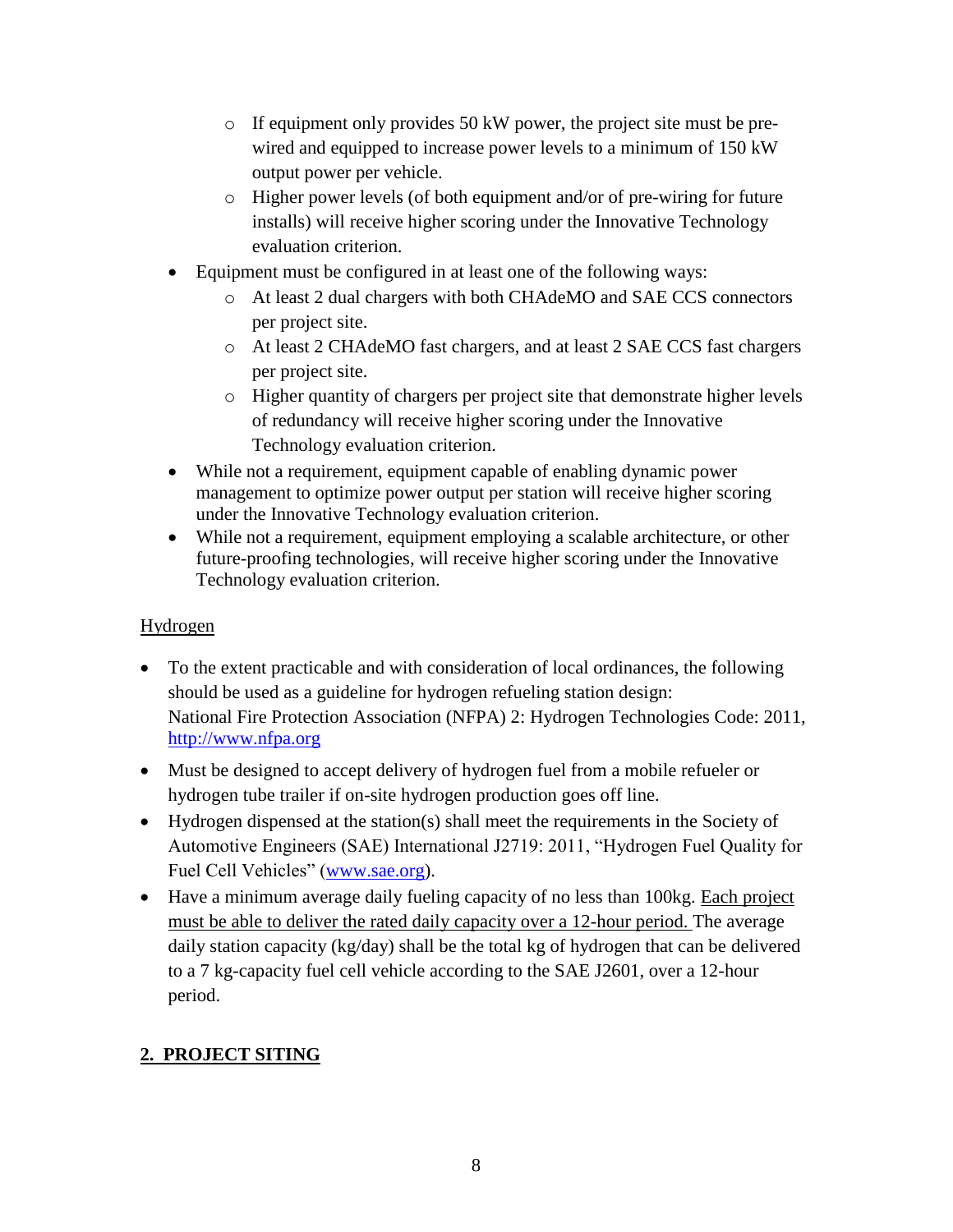To further address range anxiety, the State wishes to facilitate the deployment of AFV refilling/charging stations that will enable travel and the movement of goods to and through the State from the surrounding region as well as within the State. To that end, each proposed location must meet the following criteria:

- Be of strategic importance to extending the range and reach of AFV's along transportation corridors, such as major highways, shipping routes and population centers. The strategic importance of the location shall be clearly outlined in the submitted application.
	- o DC Fast Chargers located within 1 mile of FHWA FAST Act designated EV Corridors (list can be found here: https://www.fhwa.dot.gov/environment/alternative\_fuel\_corridors/) will receive a higher score under the Geographic Distribution evaluation criterion.
- Be operable and accessible on a 24/7 basis and contain adequate lighting for all weather conditions.
- Remain operable and accessible year round and be maintained to be free of both manmade and natural obstructions.

Also, each applicant must be able to secure necessary property rights, easements, right of way and access to the property for the station. Documentation (e.g. a letter of commitment) must be included in the grant application.

## **3. PAYMENT ACCESSIBILITY**

To enable AFV drivers to refuel vehicles at any public station, successful applicants must install payment infrastructure that allows customers to use commonly accepted credit card vendors (e.g. Visa, Master Card). Access may not be limited to the use of fuel network cards at publicly accessible stations For private stations, there are no specific payment accessibility requirements.

### **4. COMPLIANCE WITH AMERICANS WITH DISABILITIES ACT/ACCESSIBILITY**

Stations installed under this grant are public accomodations and must be accessible to all drivers. Each successful applicant must demonstrate that the installation will meet the accessibility standards outlined in the Americans with Disabilities Act.

## **5. COMMITMENT TO OPERATIONS AND MAINTENANCE**

In order to ensure that the installed equipment remains in good working order, each successful applicant must submit an operations and maintenance plan/schedule as part of the application. The original owner, as well as any successors, will be responsible for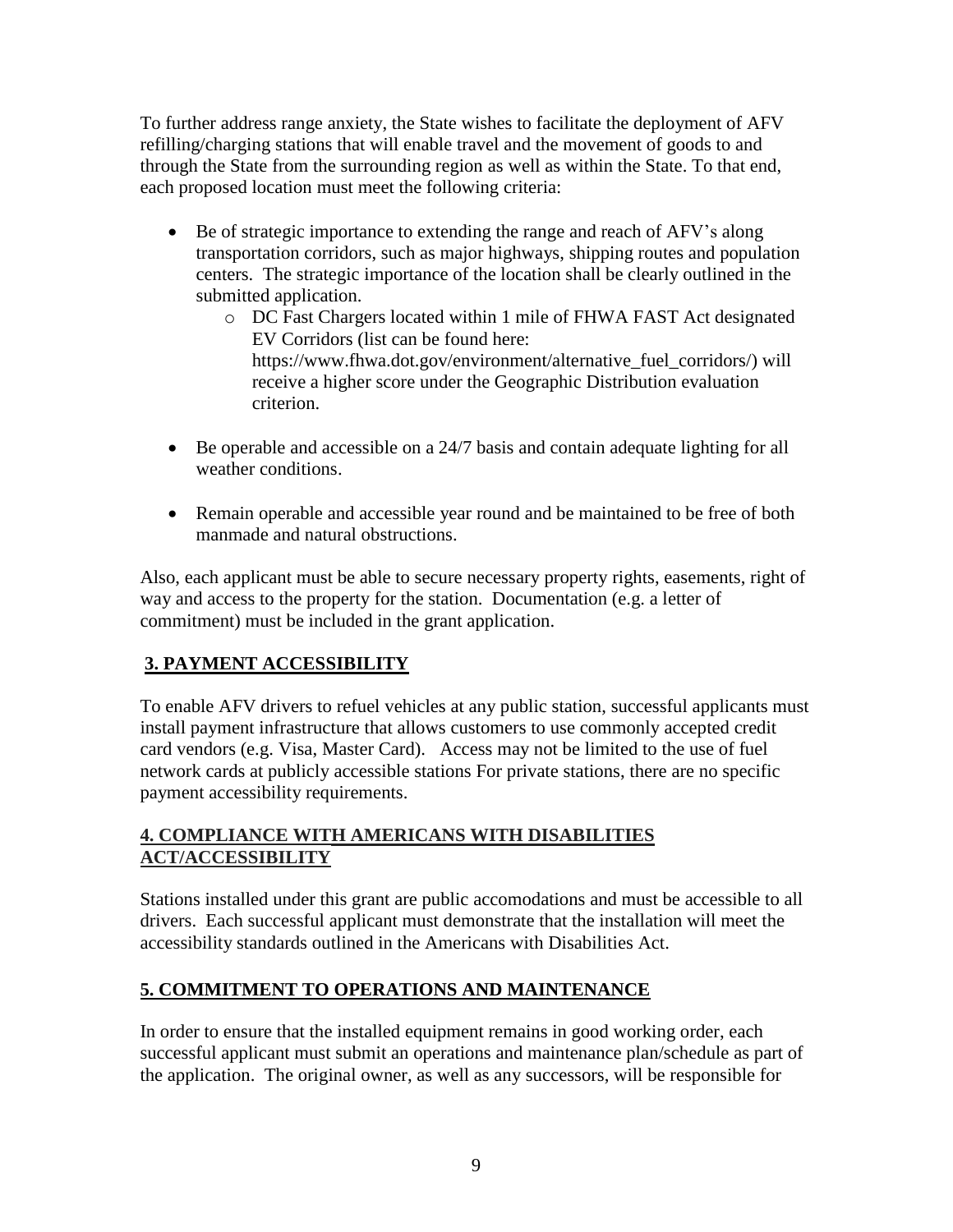complying with the operations and maintenance plan throughout the duration of the equipment's use at the site as described in subsection 8. Program Time Line below.

## **6. SIGNAGE**

While federal highway signs have been developed for AFV refilling/charging, wayfinding and site-specific signs are at the discretion of the jurisdiction or property owner. In order to enable AFV drivers to locate and identify refueling/recharging sites, wayfinding and site signage is required for each AFV fueling/charging station location funded through this program. Each application must include a plan for installing signage approved by the Maryland Department of Transportation (MDOT) and its modal agencies (e.g. State Highway Administration (SHA) and Maryland Transportation Authority (MTA), as appropriate). Additional information on the governance of signage on Maryland roads can be found in the 2011 Manual on Uniform Traffic Control Devices (MUTCD) with the Maryland Supplement. This document can be found at:

<http://www.roads.maryland.gov/Index.aspx?PageId=835>

## **7. PROJECT TIME FRAME**

In order to be eligible for consideration, an applicant must demonstrate that the proposed project will start and be completed within the time frame provided in subsection 8 "Program Time Line" set forth below. Each project and the surrounding site, must be maintained in good operating condition and remain operable for at least five years from completion of project construction.

## **8. PROGRAM TIME LINE**

Please pay close attention to the dates set forth below. It is important to note that if awarded a grant, the project must be finished and all invoices must be submitted to MEA by October 1, 2020.

| <b>July 1, 2018</b>       | -Grant Program announced and posted to MEA website<br>("Program Announcement").                                                            |
|---------------------------|--------------------------------------------------------------------------------------------------------------------------------------------|
| <b>December 31, 2018</b>  | -Applications must be received at MEA by 5:00 PM EST.<br>-Confirmation will be sent to each applicant verifying<br>receipt of application. |
| <b>January-March 2019</b> | -Evaluation of grant applications.                                                                                                         |
| March 2019                | -Notification of grant award or denial will be made to all<br>applicants.                                                                  |
| April 2019                | -Grant agreements sent to grantees that received award<br>notifications.                                                                   |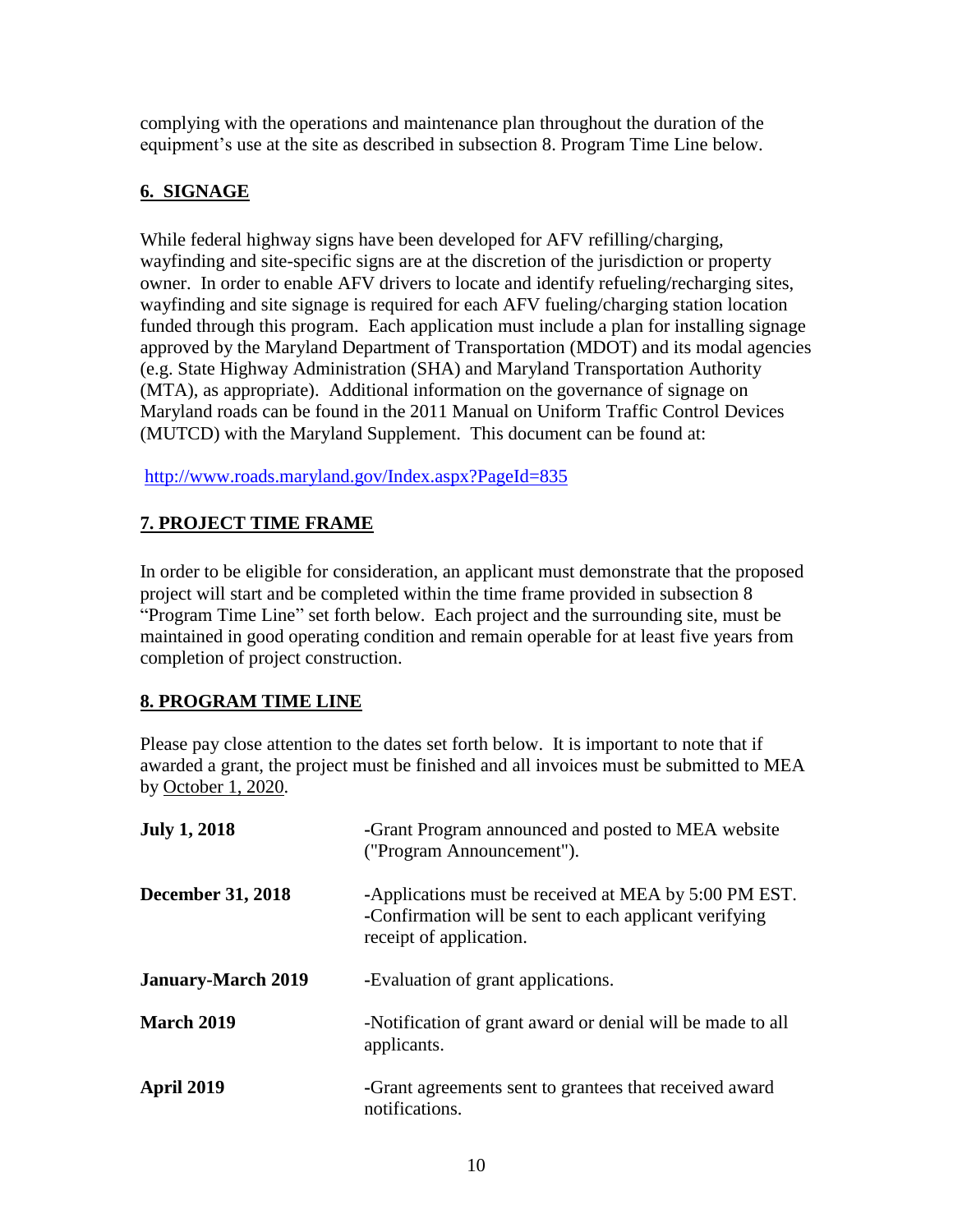| <b>April 30, 2019</b>  | -Executed grant agreements must be received by MEA<br>-Project initiation can begin following execution of grant<br>agreement by both parties. |
|------------------------|------------------------------------------------------------------------------------------------------------------------------------------------|
| <b>July 15, 2019</b>   | -First monthly report is due from each grantee. Reporting<br>will continue quarterly through the end of the 5-year grant<br>period.            |
| Ongoing                | -Quarterly reporting continues through October 2024                                                                                            |
| <b>October 1, 2020</b> | -Project construction period ends. All invoices must be<br>submitted to MEA for reimbursement.                                                 |
| <b>October 1, 2025</b> | -Final report due to MEA.                                                                                                                      |

### **9. ELIGIBLE COSTS**

Eligible costs under this grant program include those costs directly attributable to the site design, equipment installation, labor, site preparation, upgrade for utility connections, signage and equipment necessary to implement and operate the proposed AFV refilling/charging station. In addition, installation of equipment for the on-site production and dispensing of hydrogen fuel will be considered an eligible cost.

Only costs incurred after the Program Announcement shall be eligible for funding. Costs incurred prior to Program Announcement are not eligible for funding and will not be reimbursed. Costs incurred after the Program Announcement but prior to execution of the grant agreement are made at the applicant's risk and might not be reimbursable.

Ineligible costs include mobile refueling equipment, the purchase of fuels to stock the fueling station, and any ongoing equipment and site maintenance costs.

For example, assume the eligible costs associated with a project total \$2,000,000 and an applicant requests a grant of \$100,000. The applicant cost share equation would be calculated as follows: ((\$2,000,000-\$100,000)/\$2,000,000)) \*100= 95%

### **10. CONTENT OF APPLICATION**

Applicants must complete the Alternative Fuel Infrastructure Program application form found on the program webpage. **Applications, including all attachments, may not exceed 25 pages.** All applications must include the following:

• Information demonstrating that the project meets the requirement of subsections 1 through 8 described in Section X: Technical Specifications above.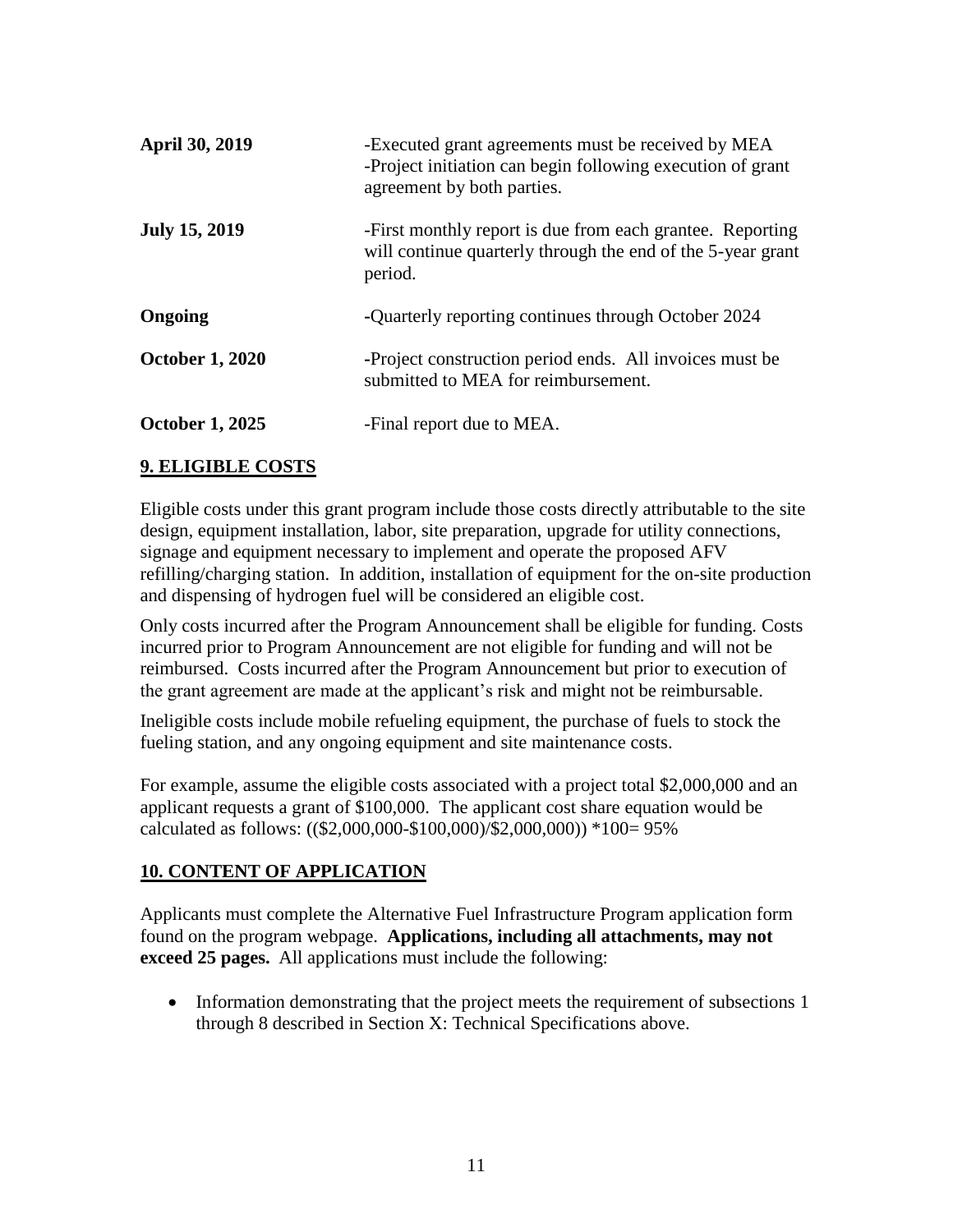- General project narrative, including any innovative technology integration, concepts, or partnerships. Project narratives should include any partnerships between the applicant and any fleet, business, or government.
- Description of the project location, including the specific street address of the proposed station. Description should include the following information for each proposed site:
	- o An aerial map(s) (i.e. Google Maps Satellite view) of the station location and location in relation to other public fueling stations of that technology type. Descriptions should discuss the proposed station's proximity to other public fueling stations of that technology type.
	- o Number of chargers/pumps/dispensers.
	- o Identify geographic area served.
	- o Identify distance from nearby highway exits.
		- For DC Fast Charger applications only: discuss amenities available to EV drivers (accessibility, bathrooms, proximity to restaurants, retail etc.).
	- o Documentation regarding ownership of potential properties must be provided. For a proposed project where the site is not owned by the applicant, signed letters of *commitment* (not just support) by property owners must be submitted with the application.
- Total estimated project cost and the specific grant amount the applicant is seeking to complete the project. Applicants must demonstrate the minimum required 50% cost share.
- Draft budget with a breakdown of utility infrastructure (i.e., upgrade for utility connections), dryer, filter, storage, gas compressor, dispenser, engineering, permitting and labor costs as well as any other relevant expenses.
- Implementation timeline.
- Documentation of financial commitments from banks or investors.
- Operations and maintenance plan/schedule.
- Signage plan.
- Narrative describing any experience installing, operating, or maintaining alternative fuel stations.
- Biographies of key project personnel.

## **11. EVALUATION OF APPLICATIONS**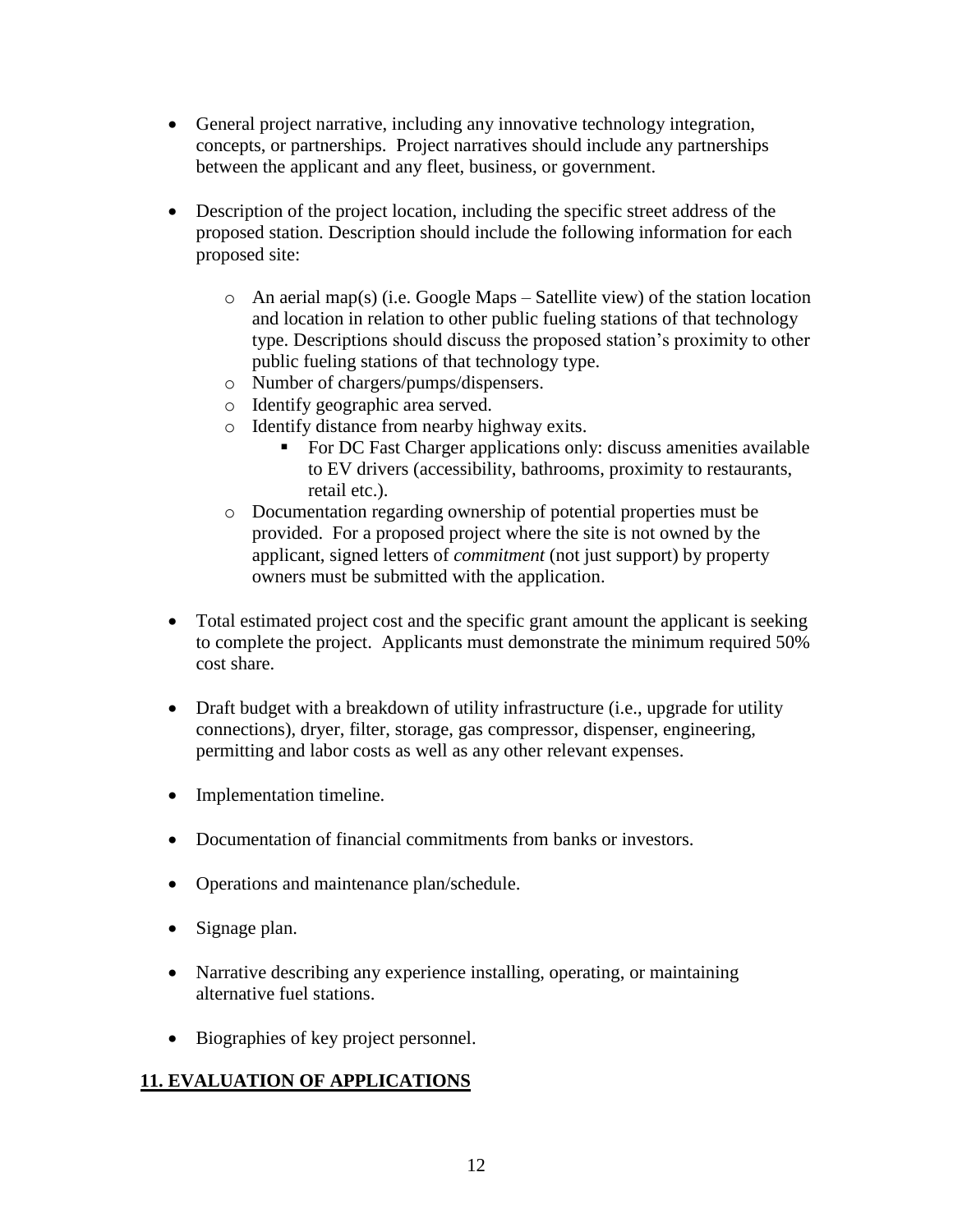A Maryland Alternative Fuel Infrastructure Program Review Team will be assembled to make grant award recommendations. This team will consist of members from the MEA, Maryland Department of the Environment (MDE), the Maryland Clean Cities Coalition and/or the Maryland Department of Environment (MDOT).

The MEA Program Manager may request supplemental information from an applicant to assist with evaluation of the application.

### **12. GRANT SELECTION**

If an application is selected for grant award, a grant agreement between MEA and the applicant will be prepared that establishes the terms and conditions of the grant. Award notification is expected to be made in March 2019. Once the grant agreement is fully executed by both MEA and the applicant, the grantee may begin project work. A grant agreement is considered to be fully executed when the agreement has been signed by both MEA and the applicant as well as date stamped by MEA. The grantee may invoice MEA for grant funds after the project is completed.

In addition, please note that this Program provides a fixed grant award amount, and as such, cost overruns **will not** be reimbursed.

## **13. TERMS AND CONDITIONS**

#### *i. General Terms*

Grants are only available for projects that further the goals of the Alternative Fuel Infrastructure Program and meet eligibility criteria set forth herein and the terms and conditions of the grant agreement. Matching funds are required for this grant program. MEA reserves the right to fund all or none (\$0) of the money allotted depending on the quality and eligibility of applications. Invoices will not be accepted until after there is an executed grant agreement between the applicant and MEA and the project installation is complete. All invoices must be **submitted by October 1, 2020.** All grants from MEA are on a reimbursement basis only. Advance payments are not available under this grant program.

MEA will reimburse grant funds in arrears only after all necessary invoice and report documentation has been submitted. MEA shall have sole discretion to determine whether complete invoice and report documentation has been submitted. Under no circumstances will MEA fund grant monies for work that has yet to be performed or for costs that have yet to be incurred.

Funds may be used in conjunction with other financing programs; however, the Grant funds may only be used for eligible costs as outlined in the subsection 9 "Eligible Costs" above.

### *ii. Reporting Requirements*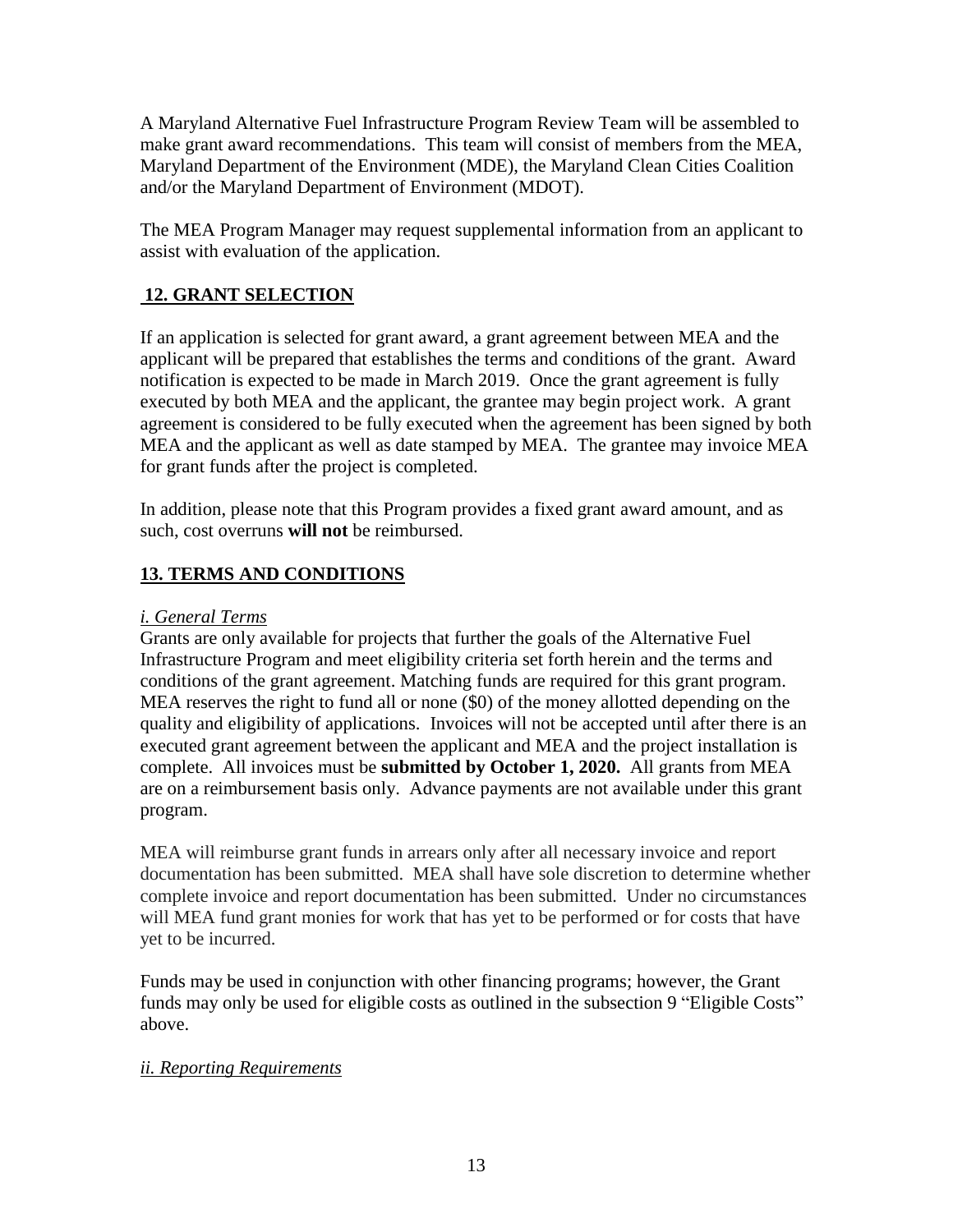Grantees shall be responsible for submitting a report to MEA at the end of each quarter and a final report at the end of the construction period. As shown on the Program Time Line provided above, the first quarterly report is due on July 15, 2019 and the final construction report is due by October 1, 2020. In addition, quarterly calendar year operational reporting will commence once the station is put into service and will continue until the end of the 5-year grant period, which ends on October 1, 2025. Each grantee's quarterly operational reports will provide station information including station status, the percentage of time the station was operational, alternative fuel gallons/kWhs consumed, average duration of charging event (for Level 3 DC fast charge applicants only) number of gallons of gasoline equivalent displaced, number of vehicles utilizing equipment, quantified environmental benefits, hours worked, fuel price and a narrative on the project's progress. Quarterly reports should be submitted on the form provided by MEA.

#### *iii. Communication with MEA*

The grantee shall notify MEA of any problems, operational changes, or ownership changes from the original project proposal. Any notification made in compliance with this condition should be made to the MEA Program Manager either by written letter or electronic email and should be provided within 10 days of the problem or change.

Any time extension requests shall also be submitted to the MEA Program Manager in writing via letter or electronic email.

#### *iv. Site Visits*

Grantee shall allow MEA, or an MEA-authorized representative, to conduct project site visits during normal business hours. It is MEA's intent to give reasonable notice to the grantee of any proposed site visit at least 24 hours in advance of the visit. To the extent provided by State law, neither the State, MEA nor its agents, representatives, or employees, shall be liable for any property, product liability, personal injury, or any other types of claims, including claims based on the negligence of MEA, its agents, representatives, or employees, arising out of or related in any way to the activities of MEA, its agents, representatives, or employees at the project site.

#### *v. Permits*

Grantee is responsible for identifying and obtaining all local, State and federal permits and licenses necessary for the implementation and operation/execution of a project.

### *vi. Historic Review*

All undertakings assisted by MEA are subject to review and consultation under Section 106 of the National Historic Preservation Act and/or the Maryland Historical Trust Act of 1985. The purpose of this review is to consider the effects of projects on historic properties. Project areas that do not contain buildings, structures or significant landscape features more than 45 years old and are not recorded in the Maryland Inventory of Historic Properties may be exempted from this review process. Grant applicants should provide MEA with street addresses and an aerial map (i.e. Google Maps – Satellite view) showing the project location in order to conduct the required historic preservation review.